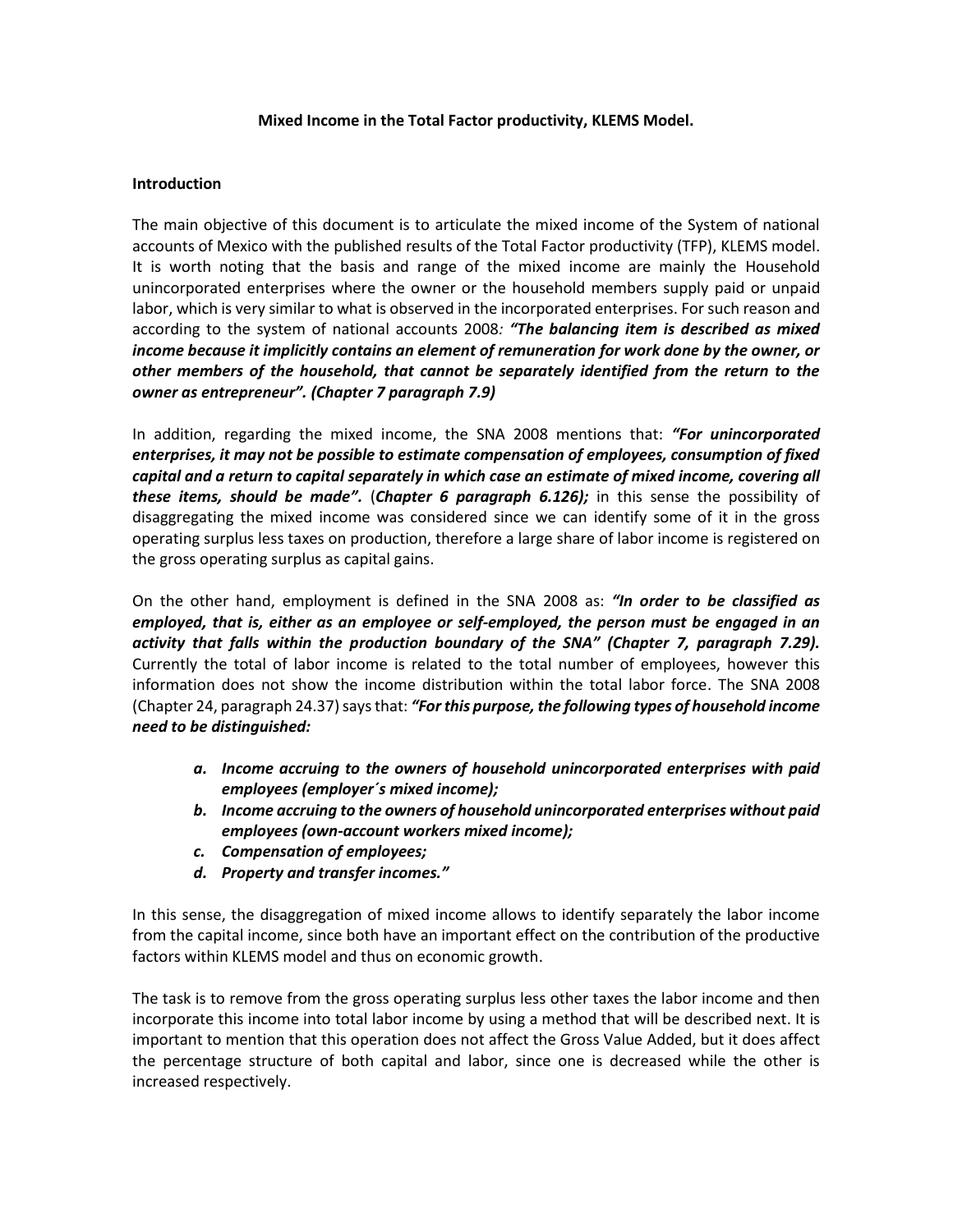The labor income removed from the mixed income is attached to its respective labor force, this is to say, to the next categories of employment: own-account workers, employers and unpaid workers. We assume that employees do not generate mixed income.

**Lastly, it is worth to mention that even though the SNA 2008 states that it may not be possible to separate the mixed income in both capital income and labor income, this document does separate mixed income based on methods and assumptions found outside both the methodological and conceptual framework of SNA 2008 and until now in the Total Factor Productivity KLEMS Model. Therefore, this effort is featured as an experimental exercise mostly for illustrative purposes to show that there are many methods and assumptions to treat the disaggregation of mixed income, thus the results obtained do not modify the official results published by the National Institute of Statistics and Geography (INEGI) within the System of National Accounts of Mexico.**

### **Sources of information**

The data used in this document corresponds to the published results of the total Factor Productivity KLEMS Model and to the results of the Institutional Sector Accounts, both are part of the System of National Accounts of Mexico. In addition, when required, the data was complemented with information from the National Employment and Occupation (Jobs) Survey: Encuesta Nacional de Ocupación y Empleo (ENOE).

## **Methodology**

 $\overline{a}$ 

The methodology to disaggregate the mixed income, by identifying separately the labor income from the capital income, begins with the application of the methodology known as *LABOR INCOME*  SHARE (LIS),<sup>1</sup> that allows to make an imputation of the labor income accruing to the self-employed (own-account workers, employers and unpaid workers). The LIS method allows to estimate only the total labor income. From this total labor income, we subtracted the amount of remunerations of employees, and the result we assume, is the labor income within the mixed income. By knowing the part that corresponds to labor, we assume that what remains corresponds to capital and this remainder was added to the Gross operating surplus less other taxes. Finally, by adding the other taxes we obtained the disaggregation of mixed income between labor and capital. The sum of the new total labor income and the new Gross operating surplus is equal to the Gross value added published in the National accounts of Mexico.

The LIS methods used in the procedure explained before are the LIS5 and LIS6<sup>2</sup>, the former suggests and adjustment based on the fact that even when we do not have information on labor income of the self-employed, it is likely that there could be data available on the labor force composition. By using this labor force data, the LIS5 method is the product of the average remuneration of

<sup>1</sup> Guerriero, Marta. "The Labour Share of Income around the World. Evidence from a Panel Dataset". Paper prepared for the fourth Economic Development International Conference of GREThA/GRES "Inequalities and Development: new challenges, new measurements?" University of Bordeaux, France, June 13-15, 2012

<sup>2</sup> Both formulas (LIS5 and LIS6) are based on: Guerriero, Op.cit.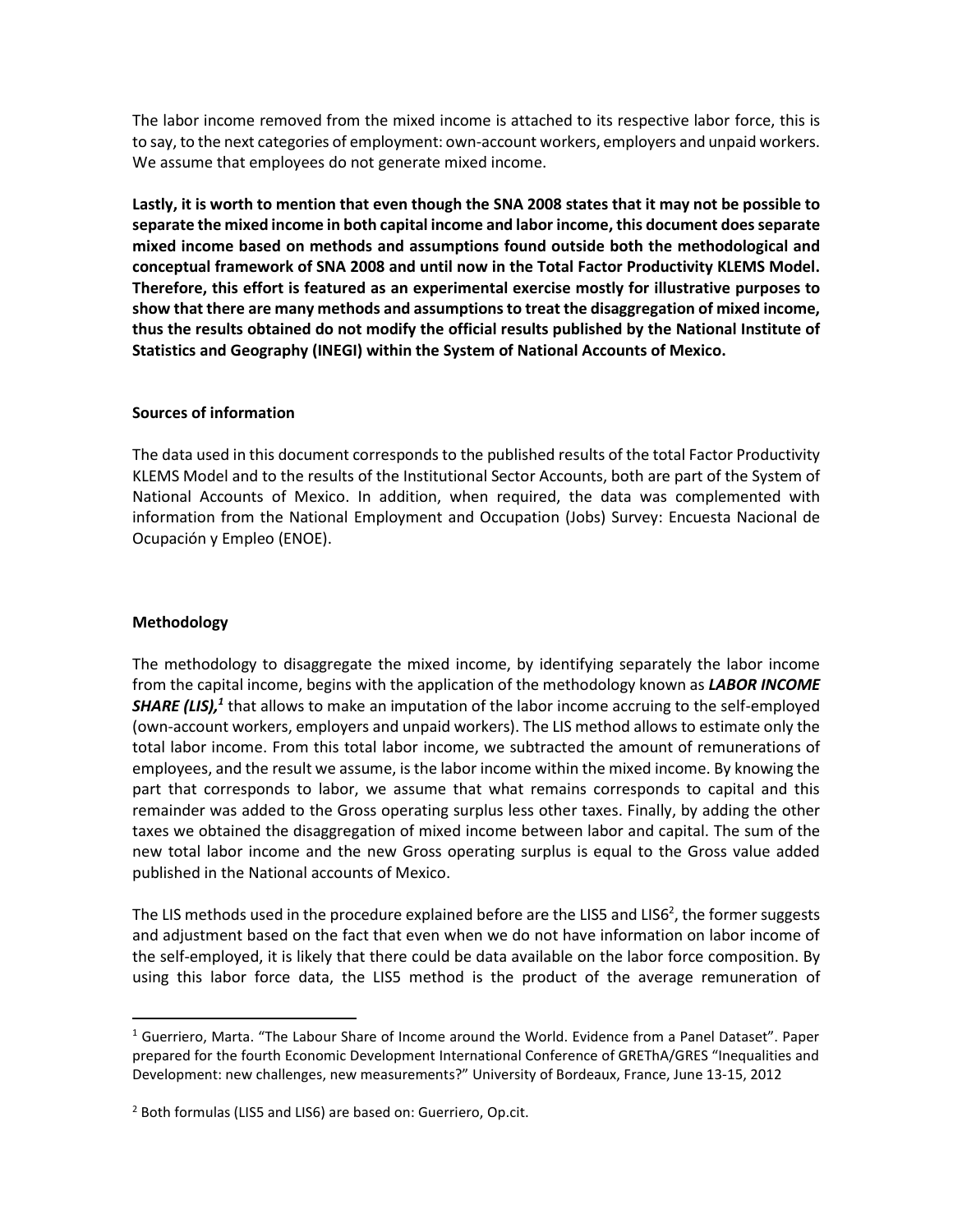employees times the total labor force, divided by the Gross Value Added, as it is shown in the next equation:

$$
LISS = \frac{Average \, remuneration \, of \, employees * Total \, Labor \, Force}{Gross \, Value \, Added}
$$

The latter (LIS6) assigns the average remunerations of employees to all of those workers that are self-employed but not classified as employers. This part of the labor force represents only those self-employed workers that generate mixed income, this is to say, equation LIS6 is different from equation LIS5 in the numerator, since it excludes employers from the labor force, as it is observed in the next equation:

$$
LIS6 = \frac{Average remuneration of employees * (Total Labor Force - Emplovers)}{Gross Value added}
$$

Employing these rates, LIS5 and LIS6, as a percentage of the total labor income within gross value added, we applied the procedure described before to disaggregate the mixed income. Similarly, we proceeded to update the macroeconomic variables corresponding to the components of Gross Value Added: Remunerations of employees and the Gross operating surplus. It is worth to mention again that the adjustment made on the Gross operating surplus, on which the mixed income is included, was applied only to subtract the labor income share of the mixed income in order to add it to the total labor income. This adjustment diminishes the gross operating surplus and increases labor income in the same proportion without affecting the Gross Value Added.

To obtain the number of the total labor force, the next categories were added to the remunerated workers (employees):

- Own-account workers: those that work alone or with help from members from their own household or from other household, but without the commitment to pay for this help;
- Unpaid workers: those that do not get any payment (monetary or in kind) for their efforts. Although they are entitled to some kind of monetary aid and;
- Employers, defined as independent workers that have a number of employees that work in exchange for a monetary or in kind compensation<sup>3</sup>.

We included this new data into the TFP KLEMS model database to generate new results, which we compare to the original ones in order to evaluate the impact that they have on Total Factor Productivity.

 $\ddot{\phantom{a}}$ 

<sup>&</sup>lt;sup>3</sup> Concepts taken from the Encuesta Nacional de Empleo (ENOE). Available at: <http://www.beta.inegi.org.mx/proyectos/enchogares/regulares/enoe/default.html>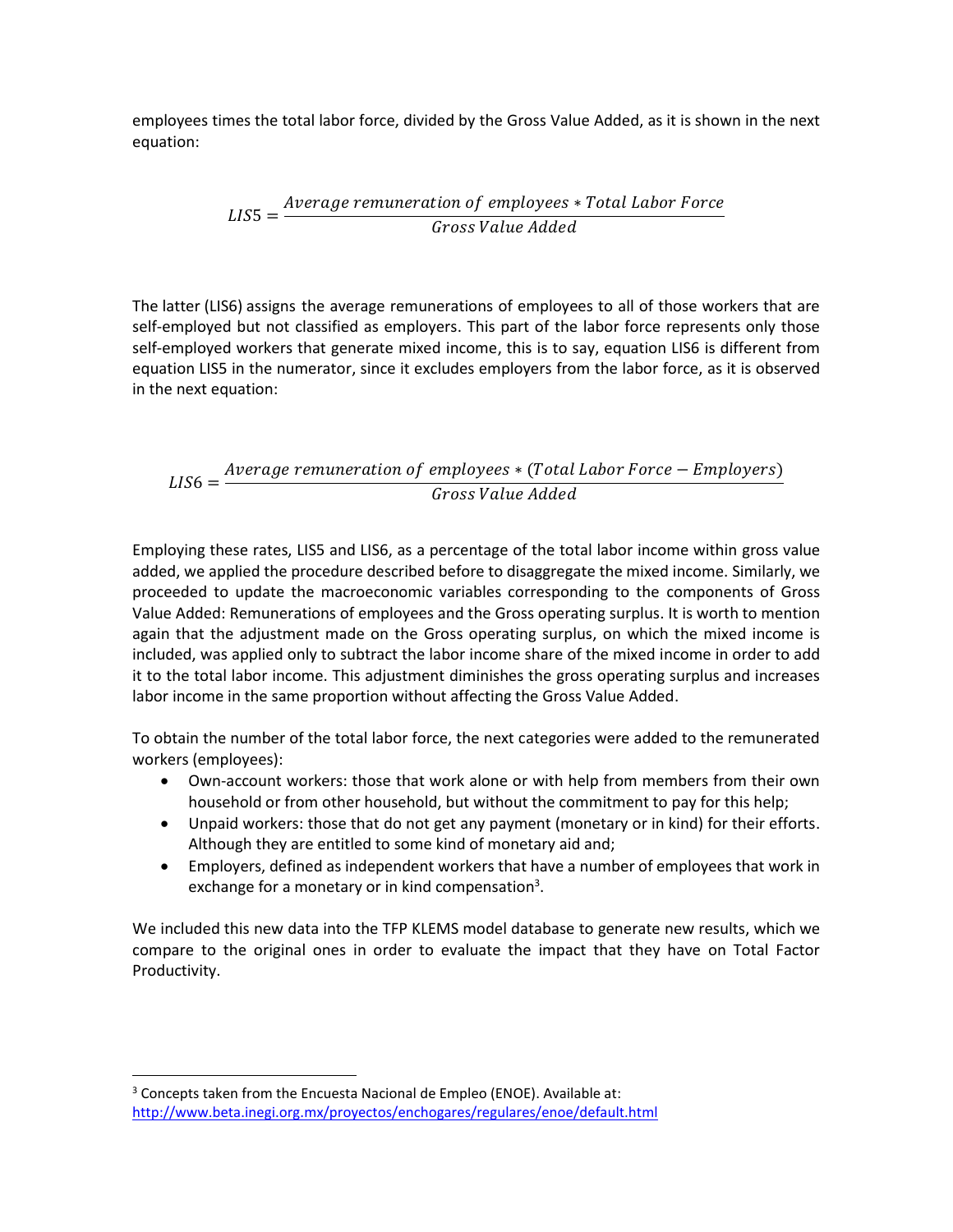#### **Results**

## **Total Factor Productivity**

By considering the results coming from this exercise at the Total economy level for the average and annual series 2004-2016, it is possible to observe that the original TFP grows less than the TFP adjusted by the LIS5 and LIS 6 methods, excluding the year 2005 where the original TFP diminishes 0.12 percent compared to 0.27 of LIS5 and 0.24 of LIS6; in addition, the annual average of the original TFP diminished 0.38 percent while the adjusted TFP diminishes in 0.11 and 0.12 percent respectively. It is worth to mention that the original indicator and the adjusted using the LIS method were constructed under the same KLEMS model, however when disaggregating the mixed income in two parts (capital and labor) a change in the magnitude of the share of each factor of production is created, this is to say, when constructing the original TFP the capital factor was weighted using the Gross operating surplus that still had a part of the mixed income, which includes a portion of the labor income; while the adjusted TFP using the LIS5 and LIS6 has a capital factor weighted with the Gross operating surplus that excludes labor income, which was added to the total labor income, that increases the labor share within the total factor contribution.

Therefore, in the annual series 2004-2016, the most significant differences between the original TFP and the TFP resulting from the LIS5 and LIS6 methods are located in the following years: 2007, 2008 and from 2012 to 2014. See Table 1.

| Table 1              |                  |                                                                             |                 |  |
|----------------------|------------------|-----------------------------------------------------------------------------|-----------------|--|
| <b>YEARS</b>         |                  | <b>Total Factor Productivity (TFP)</b><br>(annual growth, percentage rates) |                 |  |
|                      | LIS <sub>5</sub> | LIS <sub>6</sub>                                                            | <b>Original</b> |  |
| 2004                 | 0.77             | 0.78                                                                        | 0.49            |  |
| 2005                 | $-0.27$          | $-0.24$                                                                     | $-0.12$         |  |
| 2006                 | 0.45             | 0.53                                                                        | 0.15            |  |
| 2007                 | $-0.49$          | $-0.52$                                                                     | $-0.96$         |  |
| 2008                 | $-1.15$          | $-1.26$                                                                     | $-1.62$         |  |
| 2009                 | $-3.79$          | $-3.87$                                                                     | $-3.86$         |  |
| 2010                 | 1.69             | 1.71                                                                        | 1.50            |  |
| 2011                 | 0.29             | 0.36                                                                        | 0.22            |  |
| 2012                 | 0.44             | 0.39                                                                        | 0.03            |  |
| 2013                 | $-0.50$          | $-0.55$                                                                     | $-0.92$         |  |
| 2014                 | 0.50             | 0.42                                                                        | 0.06            |  |
| $2015^R$             | 0.37             | 0.41                                                                        | 0.12            |  |
| 2016 <sup>P</sup>    | 0.25             | 0.26                                                                        | 0.00            |  |
| Average<br>2004-2016 | $-0.11$          | $-0.12$                                                                     | $-0.38$         |  |

The figures of TFP adjusted using LIS5 and LIS6 are very similar, despite the fact that LIS6 excludes employers, that are supposed to receive a really small share of labor income, and is not comparable with the share earned by own-account workers or the employees, as shown in the following Graph 1: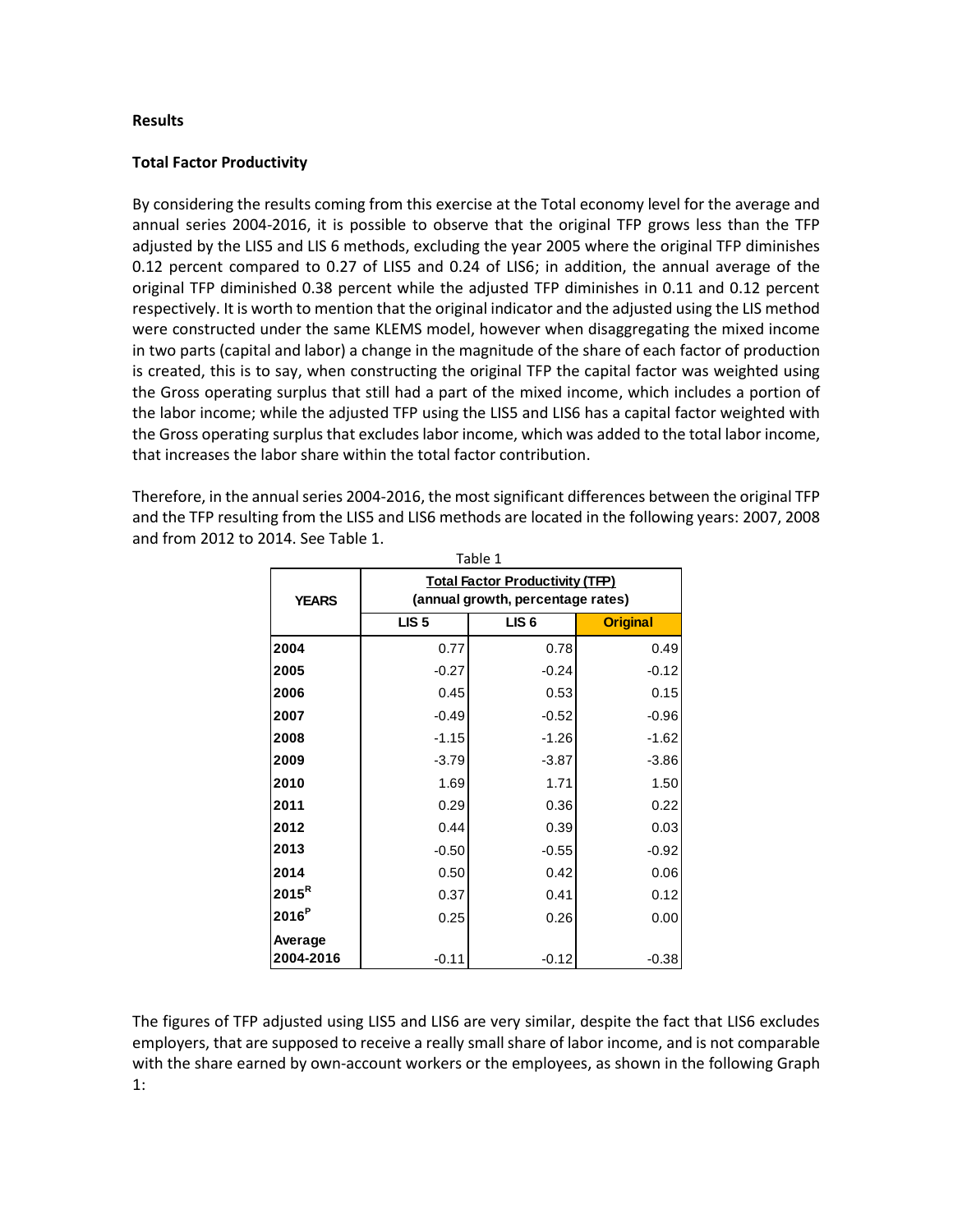

The difference between the original and adjusted TFP can be traced mainly to the new capital and labor weights, that have had an impact over the TFP by generating new figures for the contributions of each factor to economic growth, as we will see next.

# **Capital factor contribution**

The total capital services contribution (includes ICT and No-ICT assets) features for every year of the annual series 2004-2016, a larger contribution of the original capital factor than the contribution of the adjusted capital factor using the LIS5 and LIS6 methods. Likewise, for the average 2004-2016 where the original capital contribution was of 1.35 percentage points, the contributions of adjusted capital are of 1.01 and 1.04 percentage points for the LIS5 and LIS6 methods respectively. See table 2.

|                      |                                                                           |                  | Table 2         |  |  |
|----------------------|---------------------------------------------------------------------------|------------------|-----------------|--|--|
| <b>YEARS</b>         | <b>Capital Services Contribution</b><br>(annual growth, percentage rates) |                  |                 |  |  |
|                      | LIS <sub>5</sub>                                                          | LIS <sub>6</sub> | <b>Original</b> |  |  |
| 2004                 | 0.82                                                                      | 0.84             | 0.97            |  |  |
| 2005                 | 0.96                                                                      | 0.99             | 1.21            |  |  |
| 2006                 | 1.15                                                                      | 1.18             | 1.50            |  |  |
| 2007                 | 1.27                                                                      | 1.31             | 1.69            |  |  |
| 2008                 | 1.35                                                                      | 1.38             | 1.81            |  |  |
| 2009                 | 1.01                                                                      | 1.04             | 1.28            |  |  |
| 2010                 | 0.80                                                                      | 0.82             | 0.94            |  |  |
| 2011                 | 0.99                                                                      | 1.02             | 1.34            |  |  |
| 2012                 | 1.11                                                                      | 1.14             | 1.57            |  |  |
| 2013                 | 1.00                                                                      | 1.03             | 1.42            |  |  |
| 2014                 | 0.88                                                                      | 0.90             | 1.22            |  |  |
| $2015^R$             | 0.92                                                                      | 0.94             | 1.28            |  |  |
| 2016 <sup>P</sup>    | 0.92                                                                      | 0.94             | 1.29            |  |  |
| Average<br>2004-2016 | 1.01                                                                      | 1.04             | 1.35            |  |  |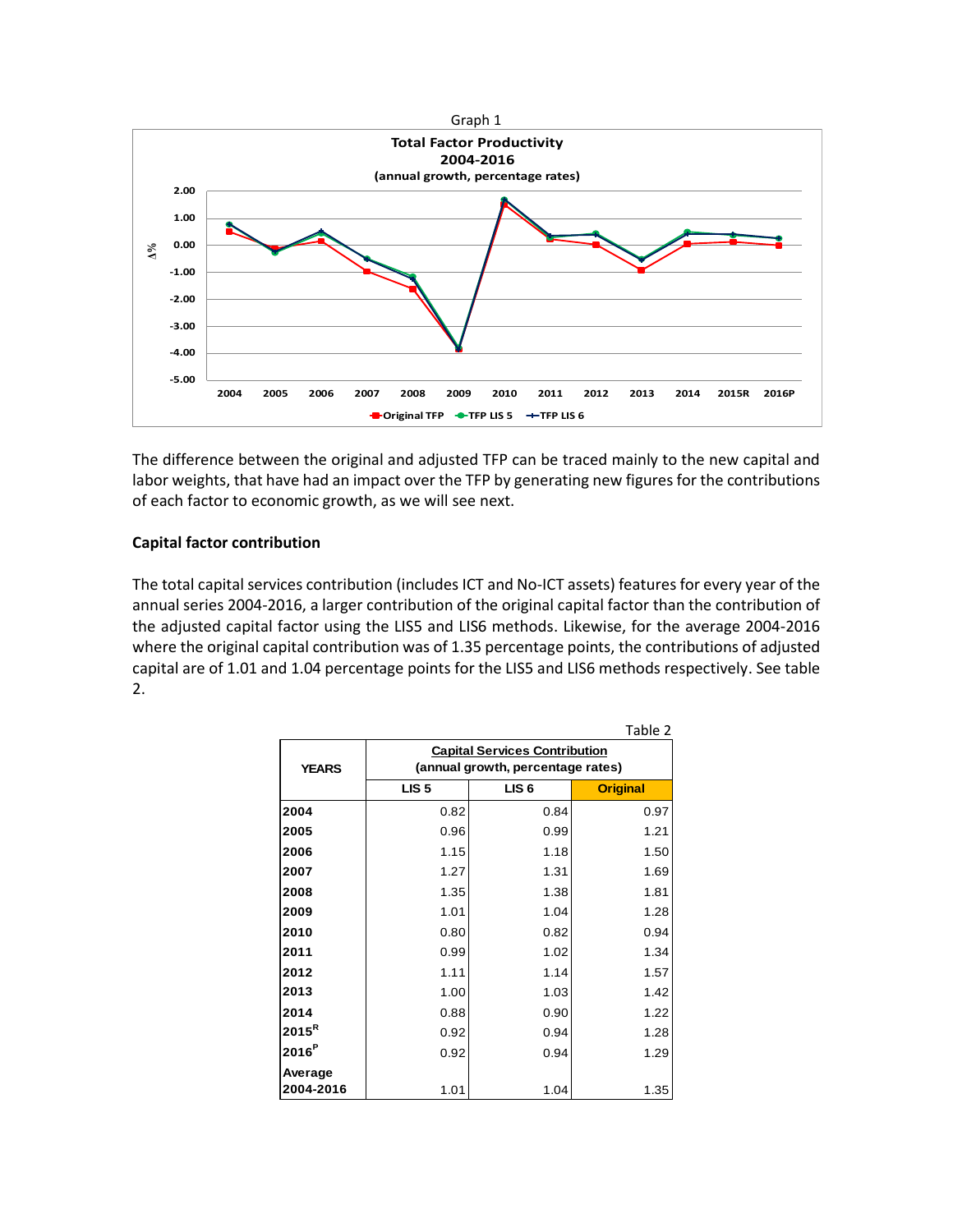Similarly, a stark difference between trends of the capital factor contributions both original and adjusted (LIS5 and LIS6) was observed, this might be due to the fact that the capital factor features a greater sensibility to the disaggregation of the mixed income, done by excluding the labor income and including it in the total labor income. Therefore, there is a reduction on the amount of Gross operating surplus, which has an impact by reducing the weight capital had with respect to Gross Output. See Graph 2.



## **Labor factor contribution**

 $\ddot{\phantom{a}}$ 

Due to the disaggregation of the mixed income in labor income and capital income, and also due to the incorporation of that labor income into the compensation of employees, a major impact was done to the labor services contribution to output and economic growth, such impact was also created by the inclusion of own-account workers, employers and unpaid workers<sup>4</sup>, since the original contribution considered just the number of employees both hired directly by the corporation or hired by outsourcing.

In this sense, we can see that for almost every year of the annual series, the Labor services contribution is greater when considering the adjusted TFP using the LIS5 and LIS6 methods, this for nine out of thirteen years of the annual series. This is due, as we already mentioned, to the change in the factor's weight, in this case of the total labor income with respect to Gross output and also due to the impact observed on the Labor services when the labor force was augmented. Hence, only in four years: 2004, 2007, 2010 y 2014 the original labor contribution was greater than the exercises adjusted using the LIS5 and LIS6 methods. For the average of 2004-2016, original labor contribution to economic growth is of 0.31 percentage points compared to 0.38 and 0.36 percentage points of the adjusted labor contribution using LIS5 and LIS6 methods, respectively. See table 3.

<sup>&</sup>lt;sup>4</sup> It only includes own-account workers and employers whose production is destined to the market. Selfconsumption was excluded.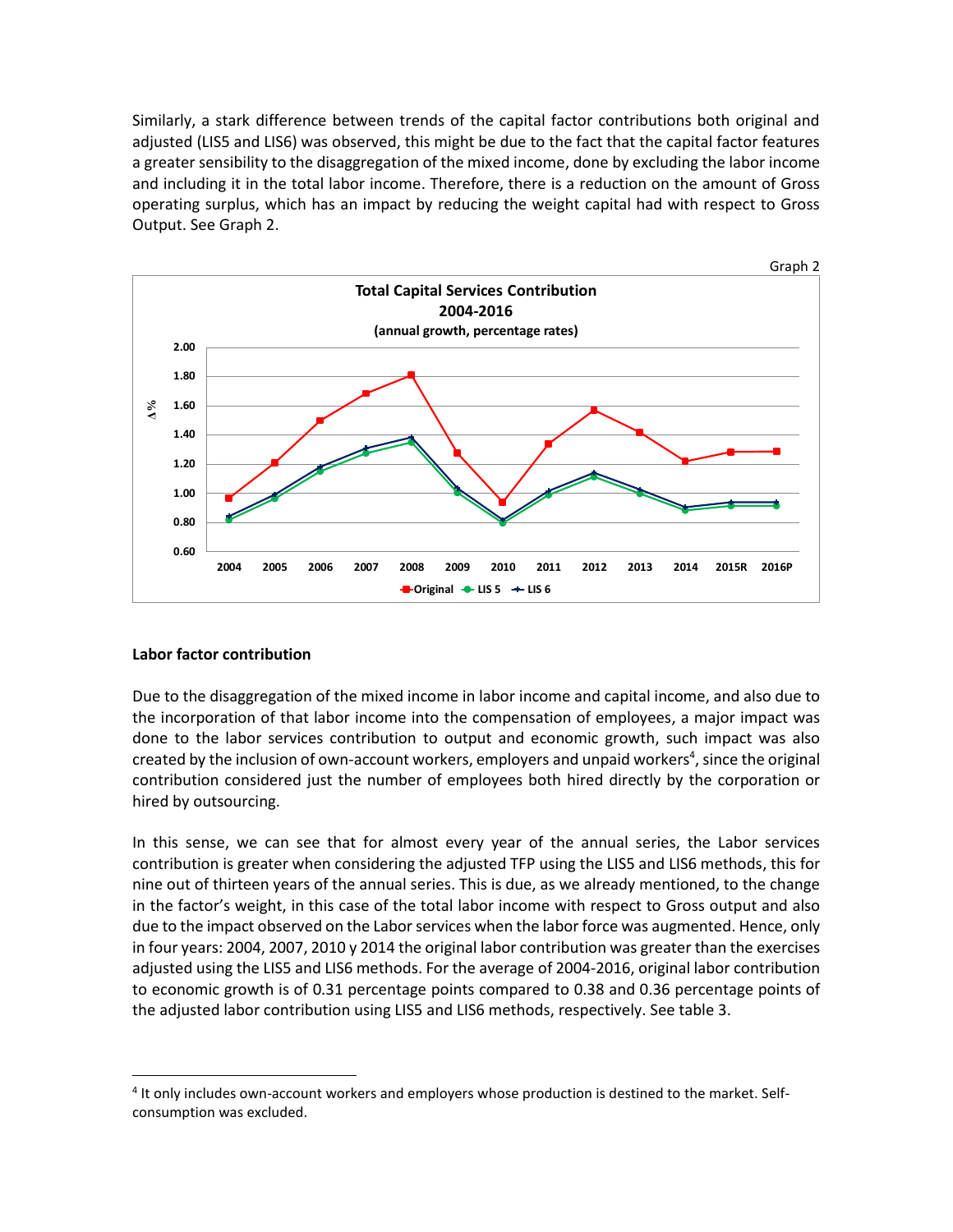|              |                                                                               |                  | Table 3         |  |  |
|--------------|-------------------------------------------------------------------------------|------------------|-----------------|--|--|
| <b>YEARS</b> | <b>Total Labor Services Contribution</b><br>(annual growth, percentage rates) |                  |                 |  |  |
|              | LIS <sub>5</sub>                                                              | LIS <sub>6</sub> | <b>Original</b> |  |  |
| 2004         | 0.59                                                                          | 0.55             | 0.71            |  |  |
| 2005         | 0.41                                                                          | 0.35             | 0.01            |  |  |
| 2006         | 0.69                                                                          | 0.58             | 0.64            |  |  |
| 2007         | 0.41                                                                          | 0.41             | 0.47            |  |  |
| 2008         | 0.38                                                                          | 0.45             | 0.39            |  |  |
| 2009         | $-0.17$                                                                       | $-0.12$          | $-0.37$         |  |  |
| 2010         | 0.27                                                                          | 0.23             | 0.32            |  |  |
| 2011         | 0.73                                                                          | 0.64             | 0.45            |  |  |
| 2012         | 0.54                                                                          | 0.57             | 0.50            |  |  |
| 2013         | 0.26                                                                          | 0.29             | 0.27            |  |  |
| 2014         | 0.09                                                                          | 0.15             | 0.19            |  |  |
| $2015^R$     | 0.38                                                                          | 0.32             | 0.26            |  |  |
| $2016^P$     | 0.37                                                                          | 0.33             | 0.24            |  |  |
| Average      |                                                                               |                  |                 |  |  |
| 2004-2016    | 0.38                                                                          | 0.36             | 0.31            |  |  |

Hence, for the labor services both adjusted and original, the observed trends for the annual series 2004-2016 are really close to each other, however for the years 2005 and 2009 an important gap is observed since both years faced economic crisis. The same situation is observed in 2011. See Graph 3.